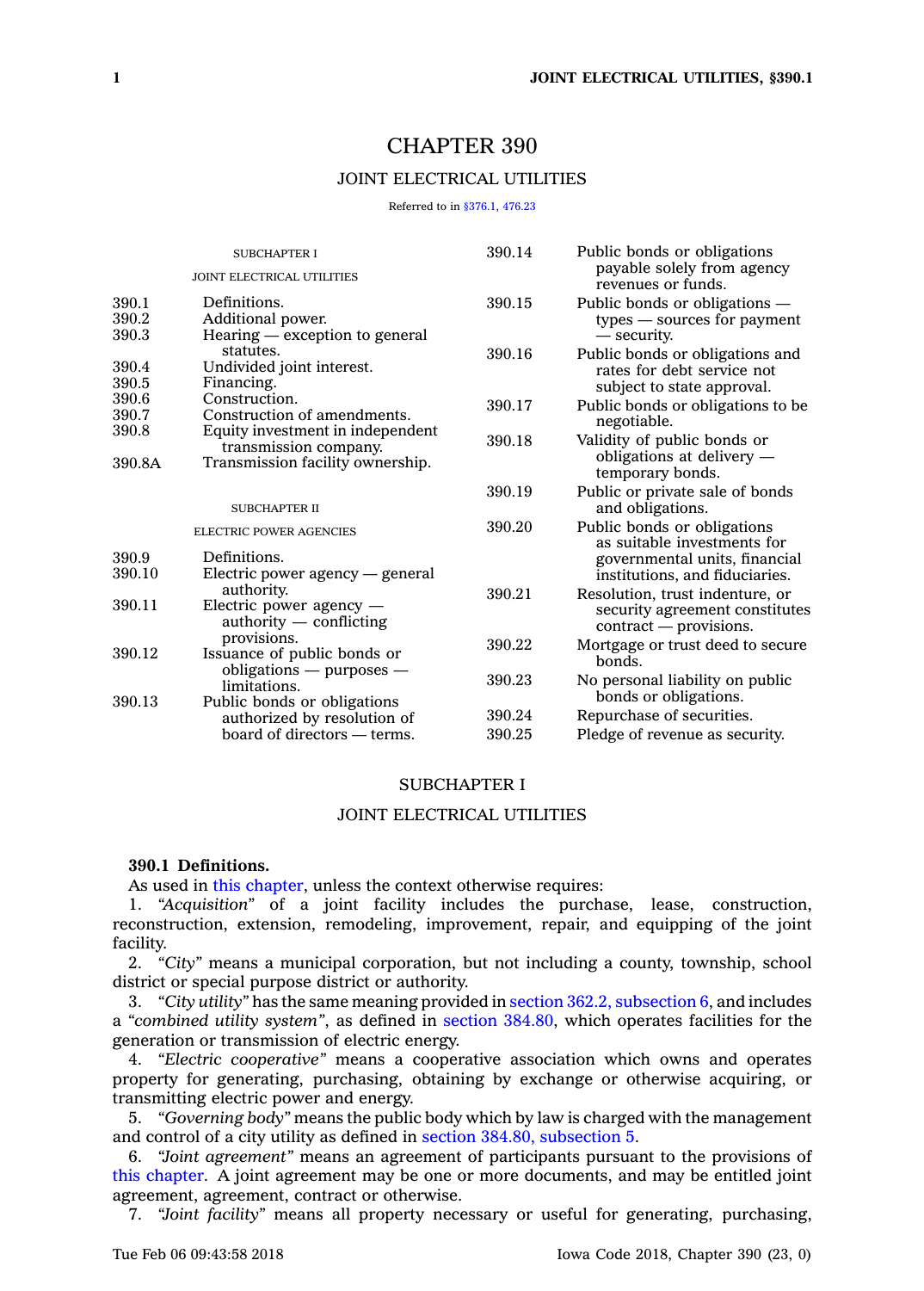obtaining by exchange or otherwise acquiring, or transmitting electric power and energy, which is owned and operated pursuant to <sup>a</sup> joint agreement.

8. *"Or"* includes the conjunctive *"and"* and *"and"* includes the disjunctive *"or"*, unless the context clearly indicates otherwise.

9. *"Own"* and *"ownership"* in the case of transmission facilities, including substations and associated facilities, may include the right to the use of an amount of the capacity of the facilities, if the joint agreement so provides. *"Own"* and *"ownership"* may include <sup>a</sup> joint facility located in this state or outside this state.

10. *"Participant"* means <sup>a</sup> city, electric cooperative or privately owned utility company which is <sup>a</sup> party to <sup>a</sup> joint agreement.

[C75, 77, 79, 81, §390.1] 84 Acts, ch [1251,](https://www.legis.iowa.gov/docs/acts/84/CH1251.pdf) §1; 2012 Acts, ch [1065,](https://www.legis.iowa.gov/docs/acts/2012/CH1065.pdf) §1 Referred to in [§23A.2](https://www.legis.iowa.gov/docs/code/23A.2.pdf), [352.6](https://www.legis.iowa.gov/docs/code/352.6.pdf), [390.9](https://www.legis.iowa.gov/docs/code/390.9.pdf), [476.22](https://www.legis.iowa.gov/docs/code/476.22.pdf)

#### **390.2 Additional power.**

In addition to other powers conferred by the Constitution and laws of this state, any city having established <sup>a</sup> utility which operates an existing electric generating facility or distribution system may enter into and carry out joint agreements with other participants for the acquisition of ownership of an undivided interest in <sup>a</sup> joint facility and for the planning, financing, operation and maintenance of the joint facility.

[C75, 77, 79, 81, §390.2]

#### **390.3 Hearing — exception to general statutes.**

Before <sup>a</sup> city may enter into or amend <sup>a</sup> joint agreement, the governing body shall adopt <sup>a</sup> proposed form of agreement and give notice and conduct <sup>a</sup> public hearing on the agreement in the manner provided by sections 73A.1 to [73A.11](https://www.legis.iowa.gov/docs/code/73A.1.pdf), which action shall be subject to appeal as provided in [chapter](https://www.legis.iowa.gov/docs/code//73A.pdf) 73A.

However, in the performance of <sup>a</sup> joint agreement, the governing body is not subject to statutes generally applicable to public contracts, including hearings on plans, specifications, form of contracts, costs, notice and competitive bidding required under [chapter](https://www.legis.iowa.gov/docs/code//26.pdf) 26 and [section](https://www.legis.iowa.gov/docs/code/384.103.pdf) [384.103](https://www.legis.iowa.gov/docs/code/384.103.pdf), unless all parties to the joint agreement are cities located within the state of Iowa.

[C75, 77, 79, 81, §390.3] 84 Acts, ch [1067,](https://www.legis.iowa.gov/docs/acts/1984/CH1067.pdf) §36; 2006 Acts, ch [1017,](https://www.legis.iowa.gov/docs/acts/2006/CH1017.pdf) §38, 42, 43

#### **390.4 Undivided joint interest.**

In substance, <sup>a</sup> joint agreement shall:

1. Provide that each participant shall own an undivided interest in the joint facility, the interest being equal to the percentage of the money furnished, value of property furnished, or services rendered by each participant toward the total cost of the joint facility, and that each participant shall own and control <sup>a</sup> like percentage of the output of the joint facility.

2. Provide that each participant shall undertake to finance its portion of the cost of planning, acquisition, operation, and maintenance of the joint facility.

3. Provide that each participant in the ownership of the joint facility shall bear all taxes, if any, chargeable to its ownership of the joint facility under statutes now or hereafter in effect.

4. Provide for the planning, financing, acquisition, operation and maintenance of the joint facility, or for any one or more of said purposes, including the cost to be contributed by each participant.

5. Provide for <sup>a</sup> uniform method of determining and allocating operation and maintenance expenses of the joint facility.

6. Provide that <sup>a</sup> participant may be liable only for its own acts with regard to the joint facility, or as principal for the acts of the manager in proportion to its percentage of ownership, and shall not be jointly or severally liable for the acts, omissions or obligations of other participants.

7. Provide that the undivided interest of <sup>a</sup> participant in the joint facility may not be charged directly or indirectly with <sup>a</sup> debt or obligation of another participant or be subject to any lien as <sup>a</sup> result thereof.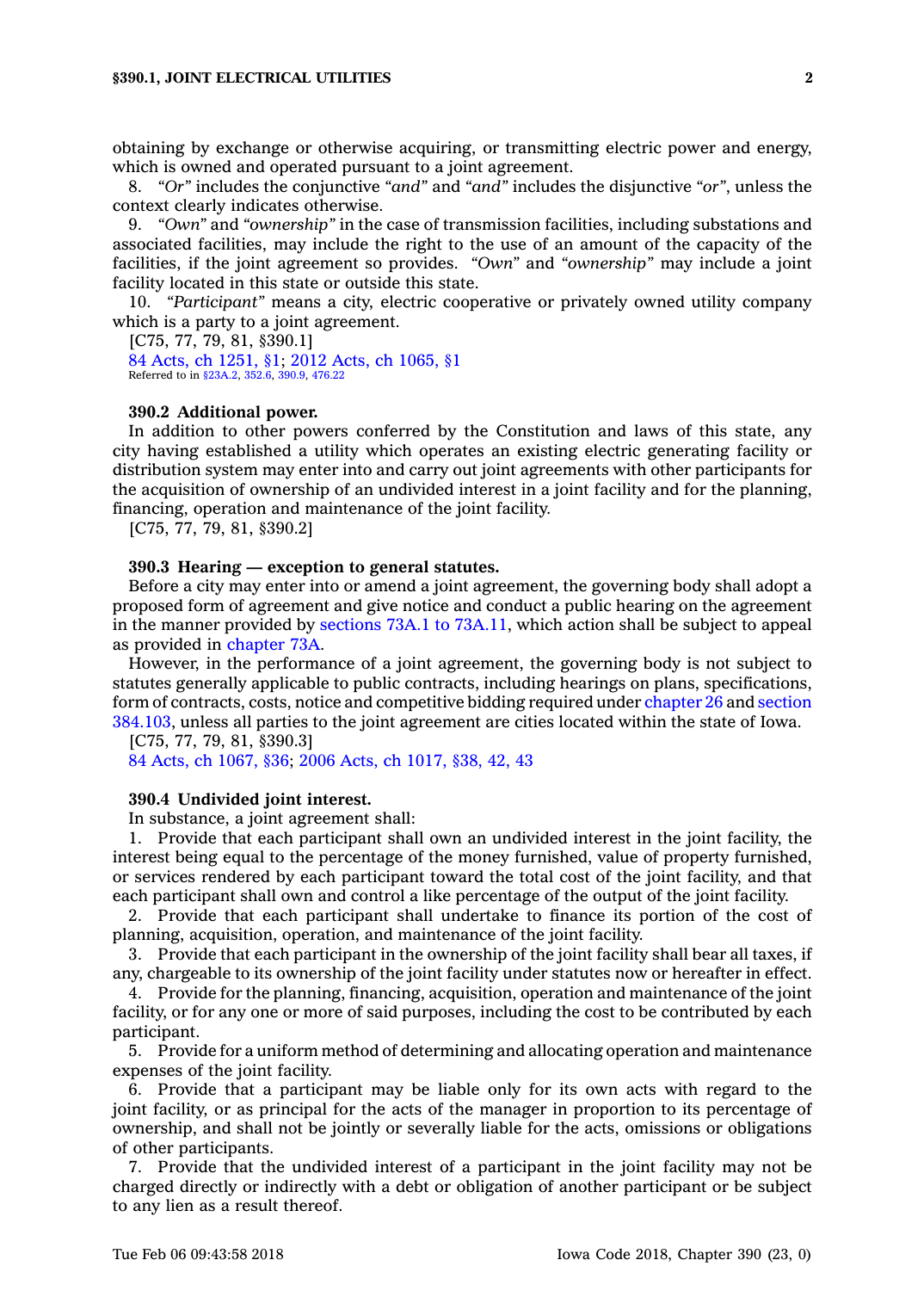8. Provide for the management and operation of the affairs of the joint facility, and the indemnification of the manager, which may include <sup>a</sup> provision that the joint facility shall be managed and operated by one or more of the participants.

9. Provide that no participant may withdraw from the joint agreement during its duration so long as obligations payable in whole or in part from revenues derived from the operation of the joint facility, and issued by <sup>a</sup> city, are outstanding, unless prior consent is first granted by each of the other participants either in the joint agreement or otherwise.

10. Provide for the method to be employed in accomplishing the partial or complete termination of the agreement and for disposing of property and assets upon partial or complete termination. The provisions of the joint agreement for disposition of the joint facilities shall not be subject to the statutes limiting or prescribing procedure for the sale of city-owned properties.

11. Provide for the duration of the agreement. An agreement authorized by this [chapter](https://www.legis.iowa.gov/docs/code//390.pdf) shall not be limited as to period of existence, except as may be limited by the terms of the agreement itself.

12. Include other provisions as the parties may deem necessary or appropriate with respect to the conduct of the participants, the operation or ownership of the joint facility, or the settlement of disputes.

[C75, 77, 79, 81, §390.4]

#### **390.5 Financing.**

A city may finance its share of the cost of <sup>a</sup> joint facility by the use of any method of financing available for city utilities under the statutes of this state, for the financing of electric generation or transmission facilities to be owned by <sup>a</sup> city in their entirety, including but not limited to the provisions of [chapters](https://www.legis.iowa.gov/docs/code/1973/397,407.pdf) 397 and 407, Code 1973, and [sections](https://www.legis.iowa.gov/docs/code/384.23.pdf) 384.23 to 384.36 and [sections](https://www.legis.iowa.gov/docs/code/384.80.pdf) 384.80 to 384.94 as applicable. Revenues derived by <sup>a</sup> city utility from its share of ownership or operation of <sup>a</sup> joint facility shall be deemed to be revenues of the city utility for all purposes including the issuance and payment of bonds secured by or payable from the revenues of <sup>a</sup> city utility. A joint agreement shall be deemed payable from revenues or revenue bonds of <sup>a</sup> city utility in the absence of provision to the contrary or <sup>a</sup> referendum approving the issuance of general obligation bonds.

[C75, 77, 79, 81, §390.5]

# **390.6 Construction.**

This [chapter](https://www.legis.iowa.gov/docs/code//390.pdf) being necessary for the public health, public safety and general welfare, shall be liberally construed to effectuate its purposes. This [chapter](https://www.legis.iowa.gov/docs/code//390.pdf) shall be construed as providing <sup>a</sup> separate and independent method for accomplishing its purposes, and except as provided or necessarily implied shall not be construed as subject to or an amendment of any other law. In particular, without limiting the generality of the foregoing, no restrictions or requirements contained in this [chapter](https://www.legis.iowa.gov/docs/code//390.pdf) shall be construed as applying to bonds issued pursuant to the provisions of [chapter](https://www.legis.iowa.gov/docs/code//419.pdf) 419. Nothing contained in this [chapter](https://www.legis.iowa.gov/docs/code//390.pdf) shall be construed to limit the powers and authority of privately owned utility companies or electric cooperatives under any other law.

[C75, 77, 79, 81, §390.6]

# **390.7 Construction of amendments.**

The provisions of 1975 Iowa Acts, ch. 199, are retroactive in application to all joint agreements entered into and executed prior to July 1, 1975, under this [chapter](https://www.legis.iowa.gov/docs/code//390.pdf), on behalf of cities which, on the date of executing the agreements, operated existing electric generating or distribution facilities. However, all such joint agreements which complied with the provisions of this [chapter](https://www.legis.iowa.gov/docs/code//390.pdf) prior to amendment by 1975 Iowa Acts, ch. 199, are also in full force and effect according to their terms, and are not rendered invalid in any respect by any provision of 1975 Iowa Acts, ch. 199.

[C77, 79, 81, §390.7]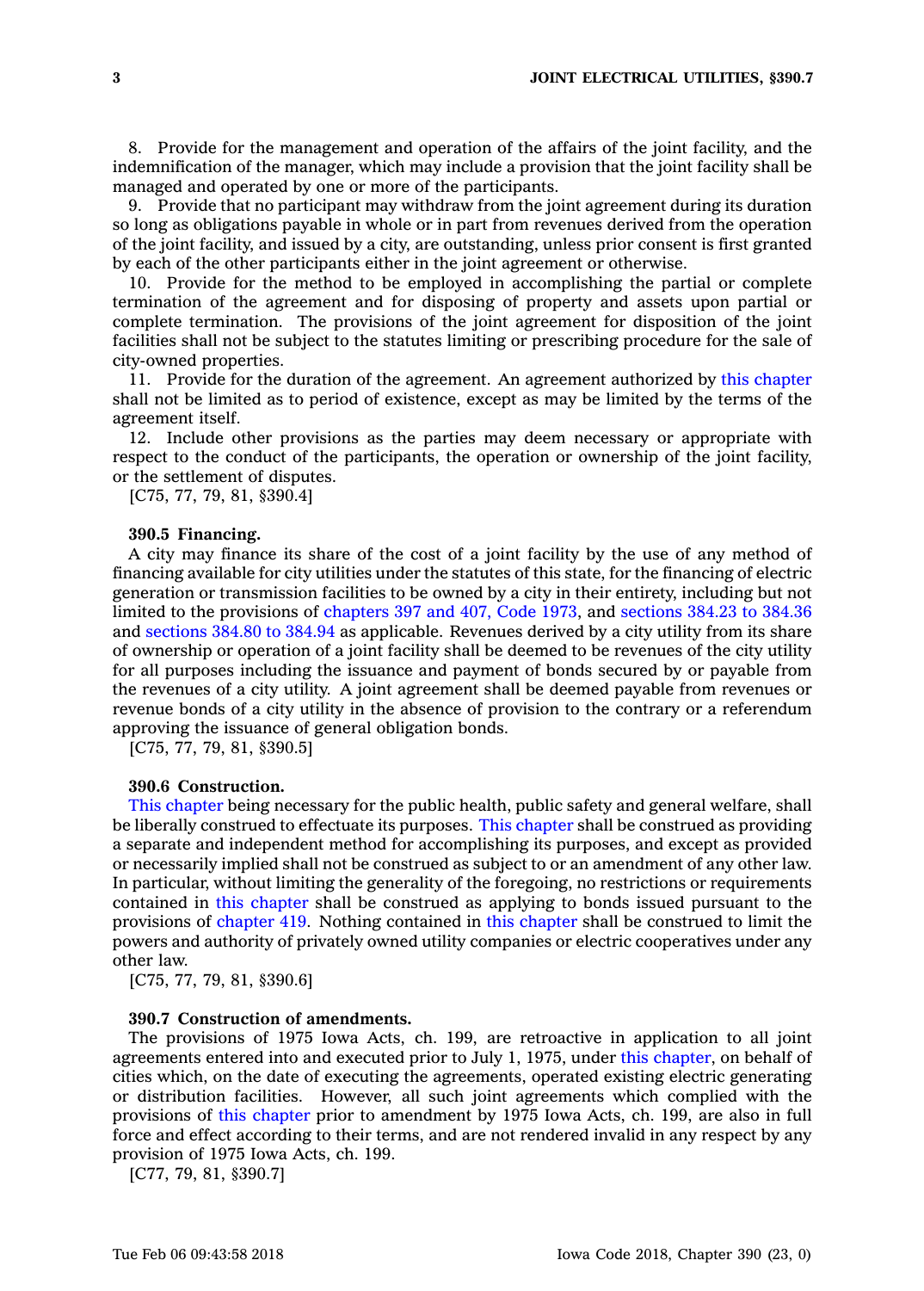# **390.8 Equity investment in independent transmission company.**

In addition to the powers conferred upon <sup>a</sup> city elsewhere in this [chapter](https://www.legis.iowa.gov/docs/code//390.pdf), any city operating <sup>a</sup> city electric utility on January 1, 2003, may enter into agreements with and acquire equity interests in independent transmission companies or similar independent transmission entities in which they are participating that are approved by the federal energy regulatory commission. The purpose of such equity investments shall be to mitigate expenses incurred by the city electric utility due to its procurement of electric transmission service or to otherwise facilitate investment in transmission facilities and shall not be for general city or city utility investment purposes.

2003 [Acts,](https://www.legis.iowa.gov/docs/acts/2003/CH0116.pdf) ch 116, §1

#### **390.8A Transmission facility ownership.**

In addition to the powers conferred upon <sup>a</sup> city or electric power agency elsewhere in [this](https://www.legis.iowa.gov/docs/code//390.pdf) [chapter](https://www.legis.iowa.gov/docs/code//390.pdf), <sup>a</sup> city or electric power agency may acquire ownership interest in <sup>a</sup> transmission facility, including ownership of the capacity of such facility, within this state or in any other state for the purpose of participating with other utilities in transmission to be operated by <sup>a</sup> regional transmission organization or an independent transmission operator approved by the federal energy regulatory commission. For purposes of this [section](https://www.legis.iowa.gov/docs/code/390.8A.pdf), *"electric power agency"* means the same as defined in [section](https://www.legis.iowa.gov/docs/code/390.9.pdf) 390.9.

2012 Acts, ch [1065,](https://www.legis.iowa.gov/docs/acts/2012/CH1065.pdf) §2

## SUBCHAPTER II

#### ELECTRIC POWER AGENCIES

# **390.9 Definitions.**

For purposes of this [subchapter](https://www.legis.iowa.gov/docs/code//390.pdf), unless the context otherwise requires:

1. *"Electric power agency"* means an entity financing or acquiring an electric power facility pursuant to this [chapter](https://www.legis.iowa.gov/docs/code//390.pdf), [chapter](https://www.legis.iowa.gov/docs/code//28E.pdf) 28E, or [chapter](https://www.legis.iowa.gov/docs/code//28F.pdf) 28F. An electric power agency may be organized as <sup>a</sup> nonprofit corporation, limited liability company, or as <sup>a</sup> separate administrative or legal entity pursuant to [chapter](https://www.legis.iowa.gov/docs/code//28E.pdf) 28E. When the electric power agency is comprised solely of cities or solely of cities and other political subdivisions, the electric power agency shall be <sup>a</sup> political subdivision of the state with the name under which it was organized, and shall have all the powers of <sup>a</sup> city or city utility under this [chapter](https://www.legis.iowa.gov/docs/code//390.pdf).

2. *"Facility"*, *"joint facility"*, *"electric power facility"*, or *"project"* means an electric power generating plant, or transmission line or system, including <sup>a</sup> joint facility as defined in [section](https://www.legis.iowa.gov/docs/code/390.1.pdf) 390.1, [subsection](https://www.legis.iowa.gov/docs/code/390.1.pdf) 7.

3. *"Public bond or obligation"* means an obligation as defined in [section](https://www.legis.iowa.gov/docs/code/76.14.pdf) 76.14. 2010 Acts, ch [1018,](https://www.legis.iowa.gov/docs/acts/2010/CH1018.pdf) §5 Referred to in [§12C.1](https://www.legis.iowa.gov/docs/code/12C.1.pdf), [390.8A](https://www.legis.iowa.gov/docs/code/390.8A.pdf), [476.1B](https://www.legis.iowa.gov/docs/code/476.1B.pdf)

# **390.10 Electric power agency — general authority.**

In addition to other powers conferred upon an electric power agency by [chapter](https://www.legis.iowa.gov/docs/code//28F.pdf) 28F or other applicable law, an electric power agency may enter into and carry out joint agreements with other participants for the acquisition of ownership of <sup>a</sup> joint facility and for the planning, financing, operation, and maintenance of the joint facility, as provided in this [subchapter](https://www.legis.iowa.gov/docs/code//390.pdf).

2001 [Acts,](https://www.legis.iowa.gov/docs/acts/2001/CH0004.pdf) 1st Ex, ch 4, §18, 36 CS2001, §476A.21 2010 Acts, ch [1018,](https://www.legis.iowa.gov/docs/acts/2010/CH1018.pdf) §8 C2011, §390.10

# **390.11 Electric power agency — authority — conflicting provisions.**

1. In addition to any powers conferred upon an electric power agency under [chapter](https://www.legis.iowa.gov/docs/code//28F.pdf) 28F or other applicable law, an electric power agency may exercise all other powers reasonably necessary or appropriate for or incidental to the effectuation of the electric power agency's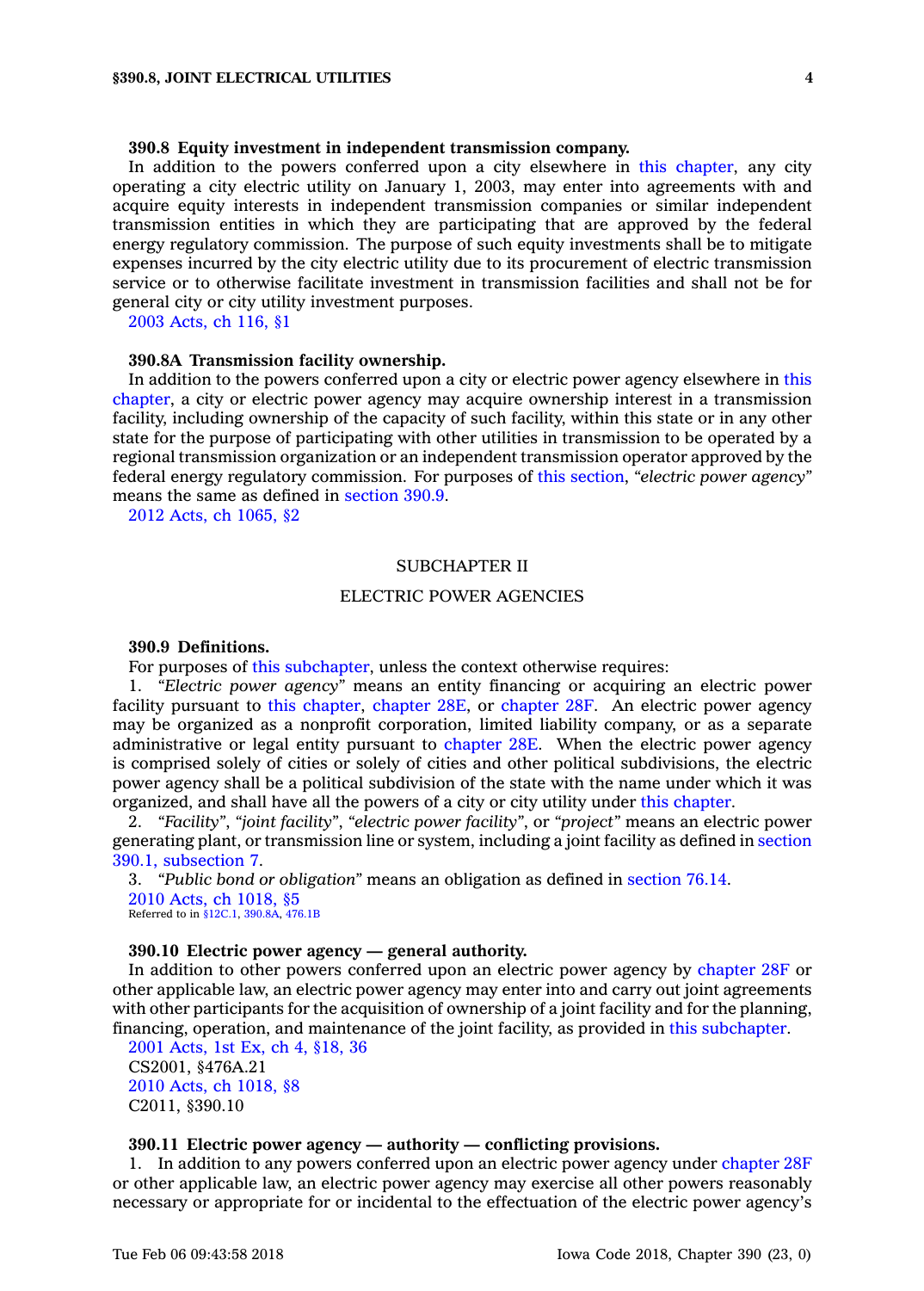authorized purposes, including without limitation the powers enumerated in [chapters](https://www.legis.iowa.gov/docs/code//6A.pdf) 6A and [6B](https://www.legis.iowa.gov/docs/code//6B.pdf) for purposes of constructing or acquiring an electric power facility.

2. An electric power agency, in connection with its property and affairs, and in connection with property within its control, may exercise any and all powers that might be exercised by <sup>a</sup> natural person or <sup>a</sup> private corporation in connection with similar property and affairs.

3. The enumeration of specified powers and functions of an electric power agency in this [subchapter](https://www.legis.iowa.gov/docs/code//390.pdf) is not <sup>a</sup> limitation of the powers of an electric power agency, but the procedures prescribed for exercising the powers and functions enumerated in this [subchapter](https://www.legis.iowa.gov/docs/code//390.pdf) control and govern in the event of any conflict with any other provision of law.

4. The authority conferred pursuant to this [subchapter](https://www.legis.iowa.gov/docs/code//390.pdf) applies to electric power agencies, notwithstanding any contrary provisions of [section](https://www.legis.iowa.gov/docs/code/28F.1.pdf) 28F.1.

2001 [Acts,](https://www.legis.iowa.gov/docs/acts/2001/CH0004.pdf) 1st Ex, ch 4, §19, 36 CS2001, §476A.22 2010 Acts, ch [1018,](https://www.legis.iowa.gov/docs/acts/2010/CH1018.pdf) §9 C2011, §390.11 Eminent domain and eminent domain procedures; chapters 6A and 6B

# **390.12 Issuance of public bonds or obligations — purposes — limitations.**

1. An electric power agency may from time to time issue its public bonds or obligations in such principal amounts as the electric power agency deems necessary to provide sufficient funds to carry out any of its purposes and powers, including but not limited to any of the following:

*a.* The acquisition or construction of any project to be owned or leased by the electric power agency, or the acquisition of any interest in such project or any right to the capacity of such project, including the acquisition, construction, or acquisition of any interest in an electric power generating plant to be constructed in this state, or the acquisition, construction, or acquisition of any interest in <sup>a</sup> transmission line or system.

*b.* The funding or refunding of the principal of, or interest or redemption premiums on, any public bonds or obligations issued by the electric power agency whether or not the public bonds or obligations or interest to be funded or refunded have become due.

*c.* The establishment or increase of reserves to secure or to pay the public bonds or obligations or interest on the public bonds or obligations.

*d.* The payment of all other costs or expenses of the electric power agency incident to and necessary to carry out its purposes and powers.

2. Notwithstanding anything in this [subchapter](https://www.legis.iowa.gov/docs/code//390.pdf) or [chapter](https://www.legis.iowa.gov/docs/code//28F.pdf) 28F to the contrary, <sup>a</sup> facility shall not be financed with the proceeds of public bonds or obligations, the interest on which is exempt from federal income tax, unless the public issuer of such public bonds or obligations covenants that the issuer shall comply with the requirements or limitations imposed by the Internal Revenue Code or other applicable federal law to preserve the tax exemption of interest payable on the bonds or obligations.

3. *a.* Notwithstanding anything in this [subchapter](https://www.legis.iowa.gov/docs/code//390.pdf) or [chapter](https://www.legis.iowa.gov/docs/code//28F.pdf) 28F to the contrary, an electric power generating facility shall not be financed under this [subchapter](https://www.legis.iowa.gov/docs/code//390.pdf) unless all of the following conditions are satisfied:

(1) The portion of the electric power generating facility financed by the electric power agency is not designed to serve the electric power requirements of retail customers of members that are municipal electric utilities established in the state after January 1, 2001.

(2) The electric power agency annually files with the utilities board, in <sup>a</sup> manner to be determined by the utilities board, information regarding sales from the electric power generating facility in sufficient detail to determine compliance with these provisions.

*b.* The utilities board shall report to the general assembly if any of the provisions are being violated.

2001 [Acts,](https://www.legis.iowa.gov/docs/acts//CH0000.pdf) 1st Ex, ch 4, §20, 36 CS2001, §476A.23 2003 [Acts,](https://www.legis.iowa.gov/docs/acts/2003/CH0044.pdf) ch 44, §78, 79; 2010 Acts, ch [1018,](https://www.legis.iowa.gov/docs/acts/2010/CH1018.pdf) §10 C2011, §390.12 2011 [Acts,](https://www.legis.iowa.gov/docs/acts/2011/CH0025.pdf) ch 25, §143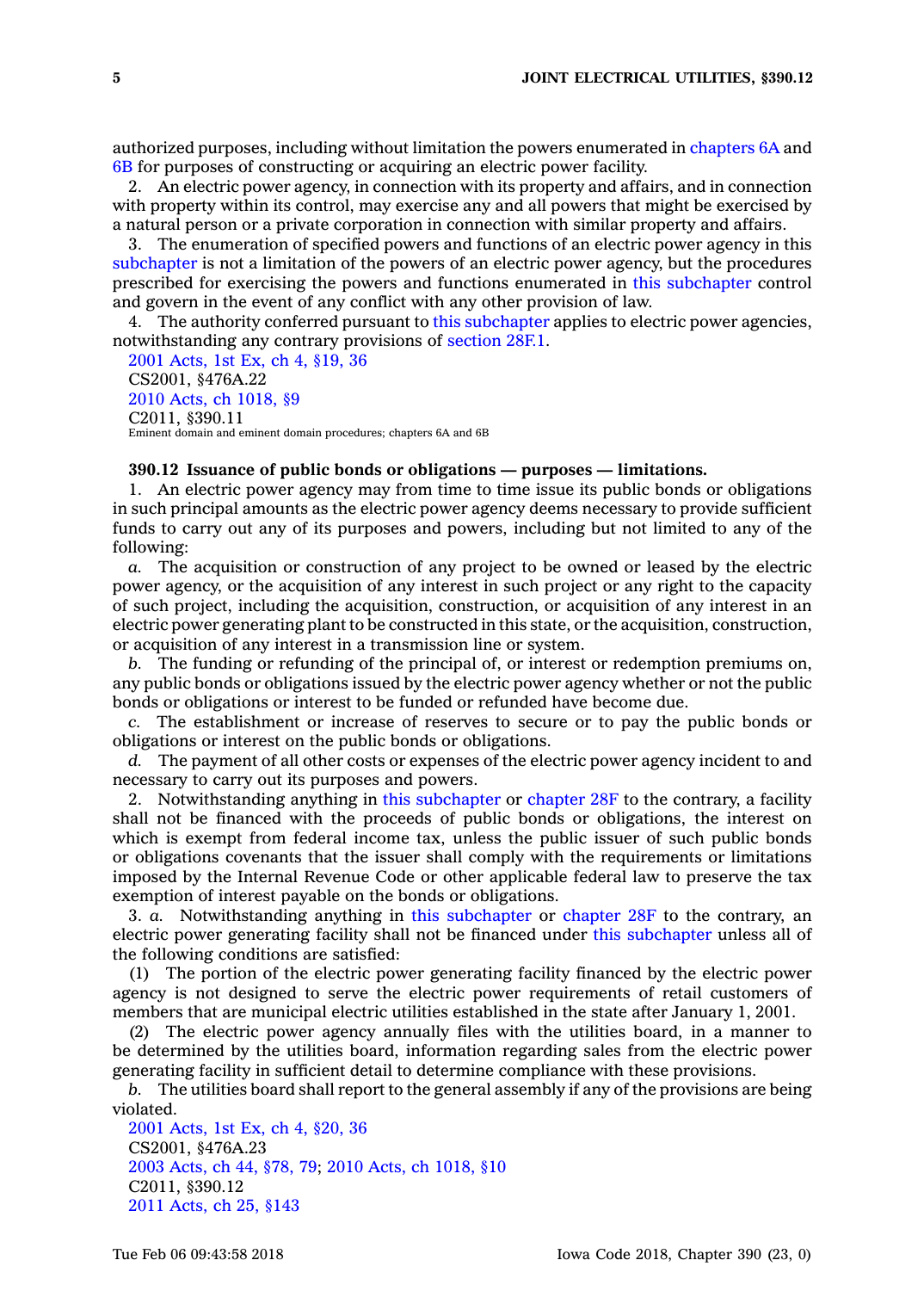# **390.13 Public bonds or obligations authorized by resolution of board of directors terms.**

1. The board of directors of an electric power agency, by resolution, may authorize the issuance of public bonds or obligations of the electric power agency.

2. The public bonds or obligations may be issued in one or more series under the resolution or under <sup>a</sup> trust indenture or other security agreement.

3. The resolution, trust indenture, or other security agreement, with respect to such public bonds or obligations, shall provide for all of the following:

*a.* The date on the public bonds or obligations.

- *b.* The time of maturity.
- *c.* The rate of interest.
- *d.* The denomination.
- *e.* The form, either coupon or registered.
- *f.* The conversion, registration, and exchange privileges.
- *g.* The rank or priority.
- *h.* The manner of execution.

*i.* The medium of payment, including the place of payment, either within or outside of the state.

*j.* The terms of redemption, either with or without premium.

*k.* Such other terms and conditions as set forth by the board in the resolution, trust indenture, or other security agreement.

4. Public bonds or obligations authorized by the board of directors shall not be subject to any restriction under other law with respect to the amount, maturity, interest rate, or other terms of obligation of <sup>a</sup> public agency or private person.

5. [Chapter](https://www.legis.iowa.gov/docs/code//75.pdf) 75 shall not apply to public bonds or obligations authorized by the board of directors as provided in this [section](https://www.legis.iowa.gov/docs/code/390.13.pdf).

2001 [Acts,](https://www.legis.iowa.gov/docs/acts//CH0000.pdf) 1st Ex, ch 4, §21, 36 CS2001, §476A.24 2010 Acts, ch [1018,](https://www.legis.iowa.gov/docs/acts/2010/CH1018.pdf) §11 C2011, §390.13

### **390.14 Public bonds or obligations payable solely from agency revenues or funds.**

1. The principal of and interest on any public bonds or obligations issued by an electric power agency shall be payable solely from the revenues or funds pledged or available for their payment as authorized in this [subchapter](https://www.legis.iowa.gov/docs/code//390.pdf).

2. Each public bond or obligation shall contain all of the following terms:

*a.* That the principal of or interest on such public bonds or obligations is payable solely from revenues or funds of the electric power agency.

*b.* That neither the state or <sup>a</sup> political subdivision of the state other than the electric power agency, nor <sup>a</sup> public agency that is <sup>a</sup> member of the electric power agency is obligated to pay the principal or interest on such public bonds or obligations.

*c.* That neither the full faith and credit nor the taxing power of the state, of any political subdivision of the state, or of any such public agency is pledged to the payment of the principal of or the interest on the public bonds or obligations.

2001 [Acts,](https://www.legis.iowa.gov/docs/acts/2001/CH0004.pdf) 1st Ex, ch 4, §22, 36 CS2001, §476A.25 2010 Acts, ch [1018,](https://www.legis.iowa.gov/docs/acts/2010/CH1018.pdf) §12 C2011, §390.14

# **390.15 Public bonds or obligations — types — sources for payment — security.**

1. Except as otherwise expressly provided by this [subchapter](https://www.legis.iowa.gov/docs/code//390.pdf) or by the electric power agency, every issue of public bonds or obligations of the electric power agency shall be payable out of any revenues or funds of the electric power agency, subject only to any agreements with the holders of particular public bonds or obligations pledging any particular revenues or funds.

2. An electric power agency may issue types of public bonds or obligations as it may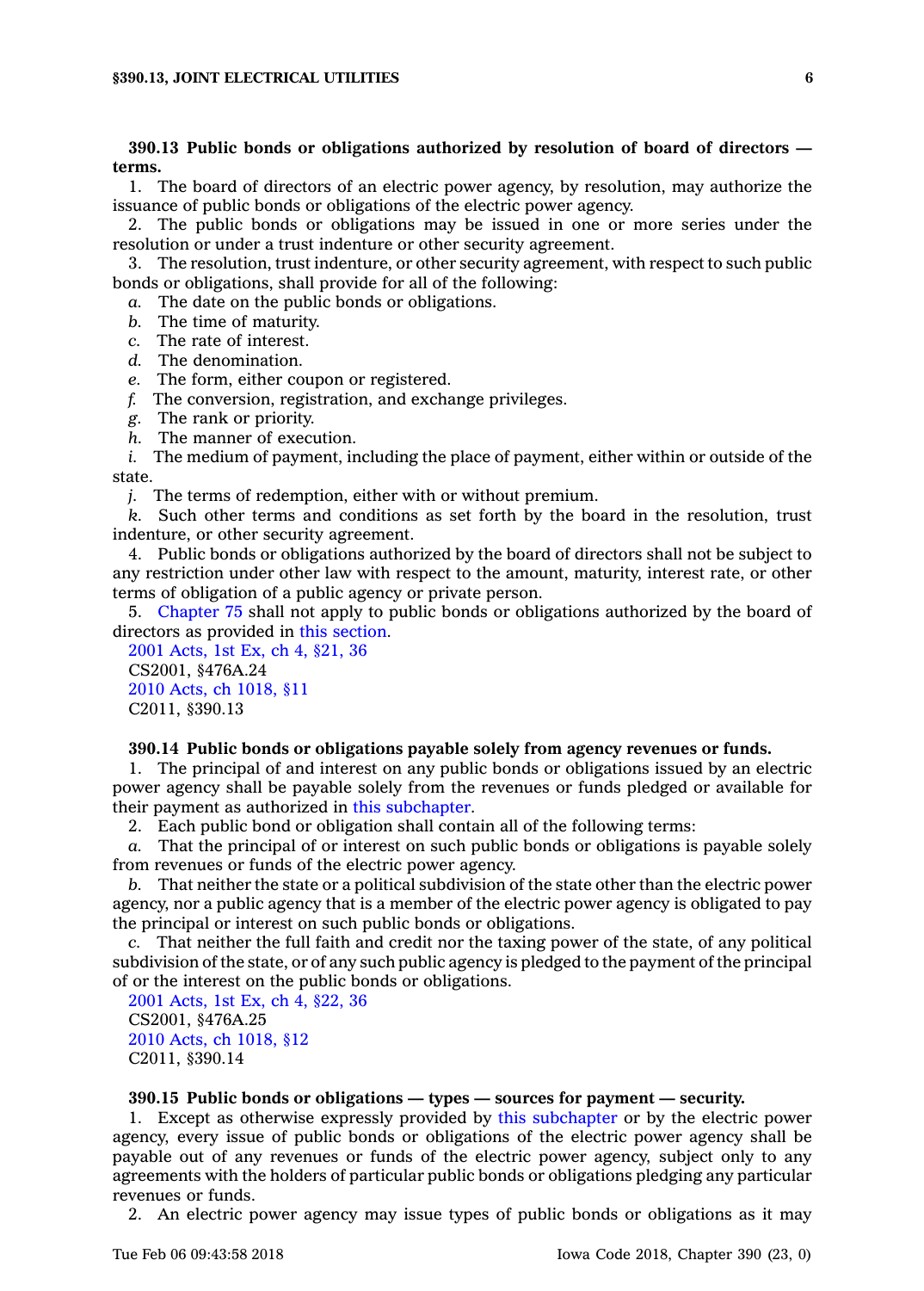determine, including public bonds or obligations as to which the principal and interest are payable exclusively from the revenues from one or more projects, or from an interest in such project or projects, or <sup>a</sup> right to capacity of such project or projects, or from any revenue-producing contract made by the electric power agency with any person, or from its revenues generally.

3. Any public bonds or obligations may be additionally secured by <sup>a</sup> pledge of any grant, subsidy, or contribution from any public agency or other person, or <sup>a</sup> pledge of any income or revenues, funds, or moneys of the electric power agency from any other source.

2001 [Acts,](https://www.legis.iowa.gov/docs/acts/2001/CH0004.pdf) 1st Ex, ch 4, §23, 36 CS2001, §476A.26 2010 Acts, ch [1018,](https://www.legis.iowa.gov/docs/acts/2010/CH1018.pdf) §13 C2011, §390.15

# **390.16 Public bonds or obligations and rates for debt service not subject to state approval.**

Public bonds or obligations of an electric power agency may be issued under [this](https://www.legis.iowa.gov/docs/code//390.pdf) [subchapter](https://www.legis.iowa.gov/docs/code//390.pdf), and rents, rates, and charges may be established in the same manner as provided in [section](https://www.legis.iowa.gov/docs/code/28F.5.pdf) 28F.5 and pledged for the security of public bonds or obligations and interest and redemption premiums on such public bonds or obligations, without obtaining the consent of any department, division, commission, board, bureau, or agency of the state and without any other proceeding or the happening of any other condition or occurrence, except as specifically required by this [subchapter](https://www.legis.iowa.gov/docs/code//390.pdf).

2001 [Acts,](https://www.legis.iowa.gov/docs/acts/2001/CH0004.pdf) 1st Ex, ch 4, §24, 36 CS2001, §476A.27 2010 Acts, ch [1018,](https://www.legis.iowa.gov/docs/acts/2010/CH1018.pdf) §14 C2011, §390.16

#### **390.17 Public bonds or obligations to be negotiable.**

All public bonds or obligations of an electric power agency shall be negotiable within the meaning and for all of the purposes of the uniform commercial code, [chapter](https://www.legis.iowa.gov/docs/code//554.pdf) 554, subject only to the registration requirement of [section](https://www.legis.iowa.gov/docs/code/76.10.pdf) 76.10.

2001 [Acts,](https://www.legis.iowa.gov/docs/acts/2001/CH0004.pdf) 1st Ex, ch 4, §25, 36 CS2001, §476A.28 2010 Acts, ch [1018,](https://www.legis.iowa.gov/docs/acts/2010/CH1018.pdf) §15 C2011, §390.17

# **390.18 Validity of public bonds or obligations at delivery — temporary bonds.**

1. Any public bonds or obligations may be issued and delivered, notwithstanding that one or more of the officers executing them shall have ceased to hold office at the time when the public bonds or obligations are actually delivered.

2. Pending preparation of definitive bonds or obligations, an electric power agency may issue temporary bonds or obligations that shall be exchanged for the definitive bonds or obligations upon their issuance.

2001 [Acts,](https://www.legis.iowa.gov/docs/acts/2001/CH0004.pdf) 1st Ex, ch 4, §26, 36 CS2001, §476A.29 2010 Acts, ch [1018,](https://www.legis.iowa.gov/docs/acts/2010/CH1018.pdf) §16 C2011, §390.18

# **390.19 Public or private sale of bonds and obligations.**

Public bonds or obligations of an electric power agency may be sold at public or private sale for <sup>a</sup> price and in <sup>a</sup> manner determined by the electric power agency.

2001 [Acts,](https://www.legis.iowa.gov/docs/acts//CH0000.pdf) 1st Ex, ch 4, §27, 36 CS2001, §476A.30 2010 Acts, ch [1018,](https://www.legis.iowa.gov/docs/acts/2010/CH1018.pdf) §17 C2011, §390.19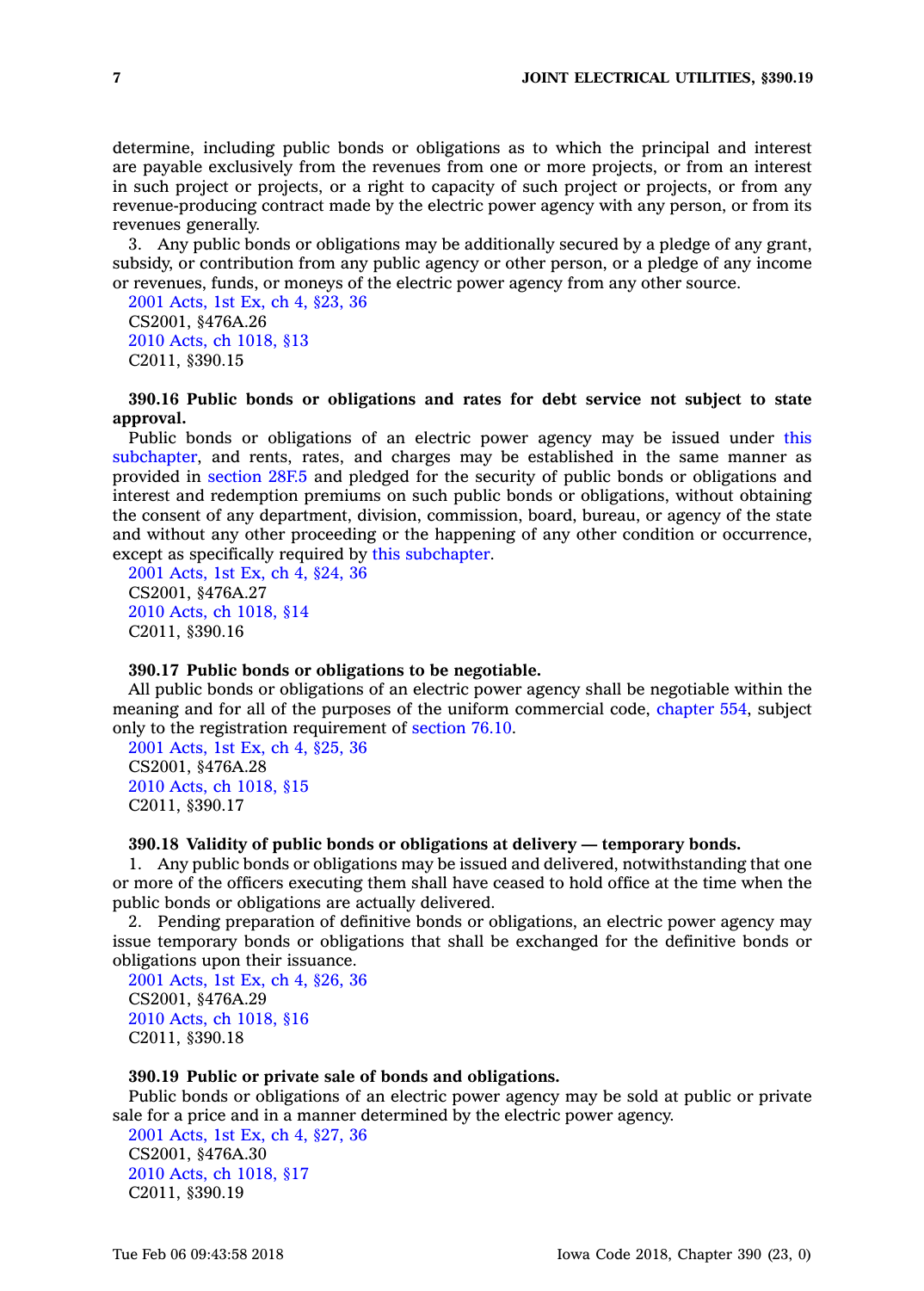**390.20 Public bonds or obligations as suitable investments for governmental units, financial institutions, and fiduciaries.**

The following persons may legally invest any debt service funds, money, or other funds belonging to such person or within such person's control in any public bonds or obligations issued pursuant to this [subchapter](https://www.legis.iowa.gov/docs/code//390.pdf):

1. A bank, trust company, savings association, or investment company.

2. An insurance company, insurance association, or any other person carrying on an insurance business.

3. An executor, administrator, conservator, trustee, or other fiduciary.

4. Any other person authorized to invest in bonds or obligations of the state.

2001 [Acts,](https://www.legis.iowa.gov/docs/acts/2001/CH0004.pdf) 1st Ex, ch 4, §28, 36 CS2001, §476A.31 2010 Acts, ch [1018,](https://www.legis.iowa.gov/docs/acts/2010/CH1018.pdf) §18 C2011, §390.20 2012 Acts, ch [1017,](https://www.legis.iowa.gov/docs/acts/2012/CH1017.pdf) §77 Investment of public funds; §12B.10 Insurance companies; §511.8, 515.35 Banks; §524.901 Investments by fiduciaries; §636.23

# **390.21 Resolution, trust indenture, or security agreement constitutes contract provisions.**

The resolution, trust indenture, or other security agreement under which any public bonds or obligations are issued shall constitute <sup>a</sup> contract with the holders of the public bonds or obligations, and may contain provisions, among others, prescribing any of the following terms:

1. The terms and provisions of the public bonds or obligations.

2. The mortgage or pledge of and the grant of <sup>a</sup> security interest in any real or personal property and all or any part of the revenue from any project or any revenue producing contract made by the electric power agency with any person to secure the payment of public bonds or obligations, subject to any agreements with the holders of public bonds or obligations which might then exist.

3. The custody, collection, securing, investment, and payment of any revenues, assets, money, funds, or property with respect to which the electric power agency may have any rights or interest.

4. The rates or charges for electric energy sold by, or services rendered by, the electric power agency, the amount to be raised by the rates or charges, and the use and disposition of any or all revenue.

5. The creation of reserves or debt service funds and the regulation and disposition of such reserves or funds.

6. The purposes to which the proceeds from the sale of any public bonds or obligations to be issued may be applied, and the pledge of the proceeds to secure the payment of the public bonds or obligations.

7. Limitations on the issuance of any additional public bonds or obligations, the terms upon which additional public bonds or obligations may be issued and secured, and the refunding of outstanding public bonds or obligations.

8. The rank or priority of any public bonds or obligations with respect to any lien or security.

9. The creation of special funds or moneys to be held for operating expenses, payment, or redemption of public bonds or obligations, reserves or other purposes, and the use and disposition of moneys held in these funds.

10. The procedure by which the terms of any contract with or for the benefit of the holders of public bonds or obligations may be amended or abrogated, the amount of public bonds or obligations the holders of which must consent to such amendment or abrogation, and the manner in which consent may be given.

11. The definition of the acts or omissions to act that constitute <sup>a</sup> default in the duties of the electric power agency to holders of its public bonds or obligations, and the rights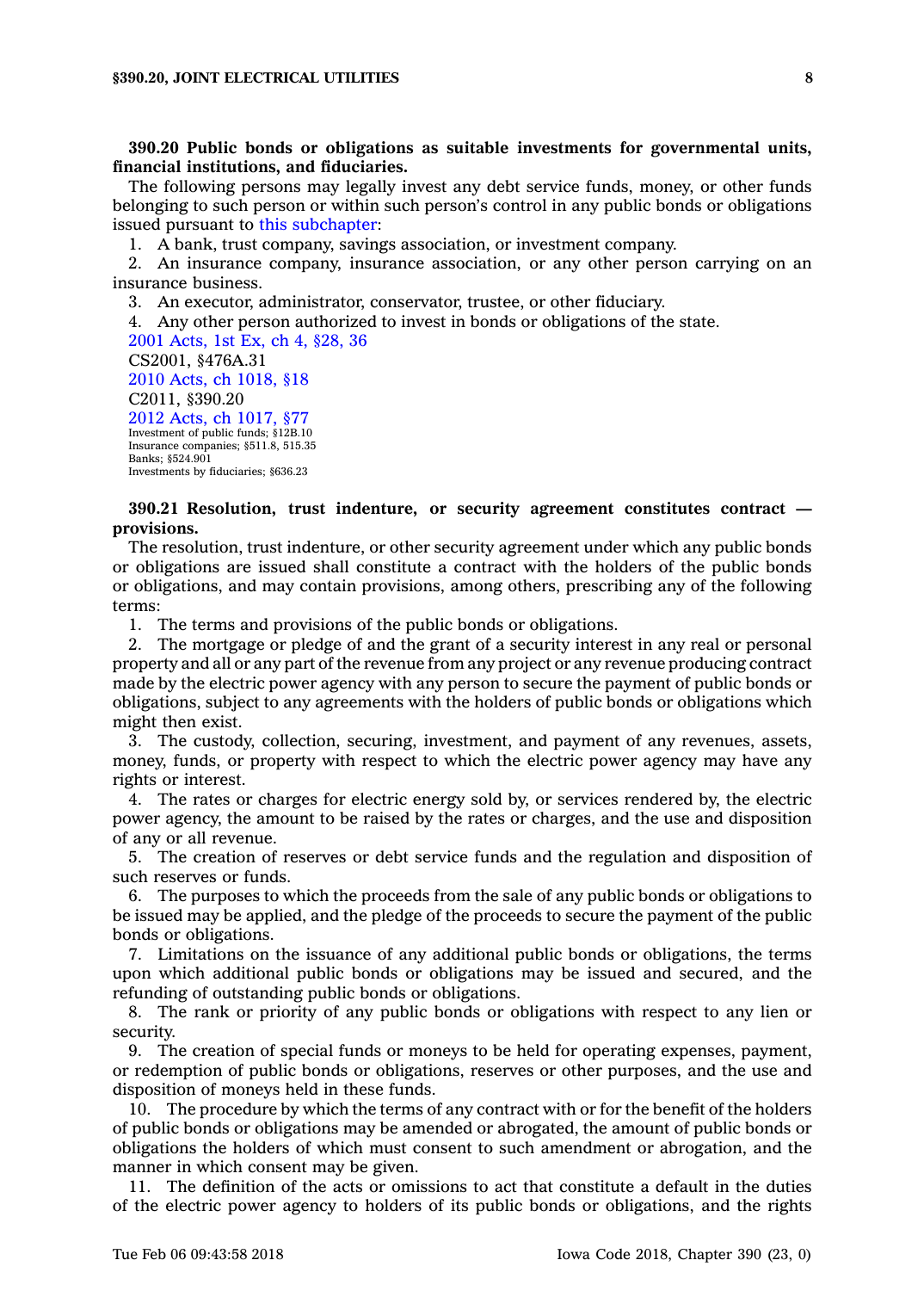and remedies of the holders in the event of default including, if the electric power agency so determines, the right to accelerate the date of the maturation of the public bonds or obligations or the right to appoint <sup>a</sup> receiver or receivers of the property or revenues subject to the lien of the resolution, trust indenture, or other security agreement.

12. Any other or additional agreements with or for the benefit of the holders of public bonds or obligations or any covenants or restrictions necessary or desirable to safeguard the interests of the holders.

13. The custody of any of the electric power agency's property or investments, the safekeeping of such property or investments, the insurance to be carried on such property or investments, and the use and disposition of insurance proceeds.

14. The vesting in <sup>a</sup> trustee or trustees, within or outside the state, of such property, rights, powers, and duties as the electric power agency may determine; or the limiting or abrogating of the rights of the holders of any public bonds or obligations to appoint <sup>a</sup> trustee, or the limiting of the rights, powers, and duties of such trustee.

15. The appointment of and the establishment of the duties and obligations of any paying agent or other fiduciary within or outside the state.

2001 [Acts,](https://www.legis.iowa.gov/docs/acts//CH0000.pdf) 1st Ex, ch 4, §29, 36 CS2001, §476A.32 2010 Acts, ch [1018,](https://www.legis.iowa.gov/docs/acts/2010/CH1018.pdf) §19 C2011, §390.21

### **390.22 Mortgage or trust deed to secure bonds.**

For the security of public bonds or obligations issued or to be issued by an electric power agency, the electric power agency may mortgage or execute deeds of trust of the whole or any part of its property.

2001 [Acts,](https://www.legis.iowa.gov/docs/acts//CH0000.pdf) 1st Ex, ch 4, §30, 36 CS2001, §476A.33 2010 Acts, ch [1018,](https://www.legis.iowa.gov/docs/acts/2010/CH1018.pdf) §20 C2011, §390.22

# **390.23 No personal liability on public bonds or obligations.**

An official, director, member of an electric power agency, or any person executing public bonds or obligations shall not be liable personally on the public bonds or obligations or be subject to any personal liability or accountability by reason of the issuance of such public bonds or obligations.

2001 [Acts,](https://www.legis.iowa.gov/docs/acts//CH0000.pdf) 1st Ex, ch 4, §31, 36 CS2001, §476A.34 2010 Acts, ch [1018,](https://www.legis.iowa.gov/docs/acts/2010/CH1018.pdf) §21 C2011, §390.23

### **390.24 Repurchase of securities.**

An electric power agency may purchase public bonds or obligations out of any funds available for such purchase, and hold, pledge, cancel, or resell the public bonds or obligations, subject to and in accordance with any agreements with the holders.

2001 [Acts,](https://www.legis.iowa.gov/docs/acts//CH0000.pdf) 1st Ex, ch 4, §32, 36 CS2001, §476A.35 2010 Acts, ch [1018,](https://www.legis.iowa.gov/docs/acts/2010/CH1018.pdf) §22 C2011, §390.24

# **390.25 Pledge of revenue as security.**

An electric power agency may pledge its rates, rents, and other revenues, or any part of such rates, rents, and revenues, as security for the repayment, with interest and redemption premiums, if any, of the moneys borrowed by the electric power agency or advanced to the electric power agency for any of its authorized purposes and as security for the payment of moneys due and owed by the electric power agency under any contract.

2001 [Acts,](https://www.legis.iowa.gov/docs/acts//CH0000.pdf) 1st Ex, ch 4, §33, 36